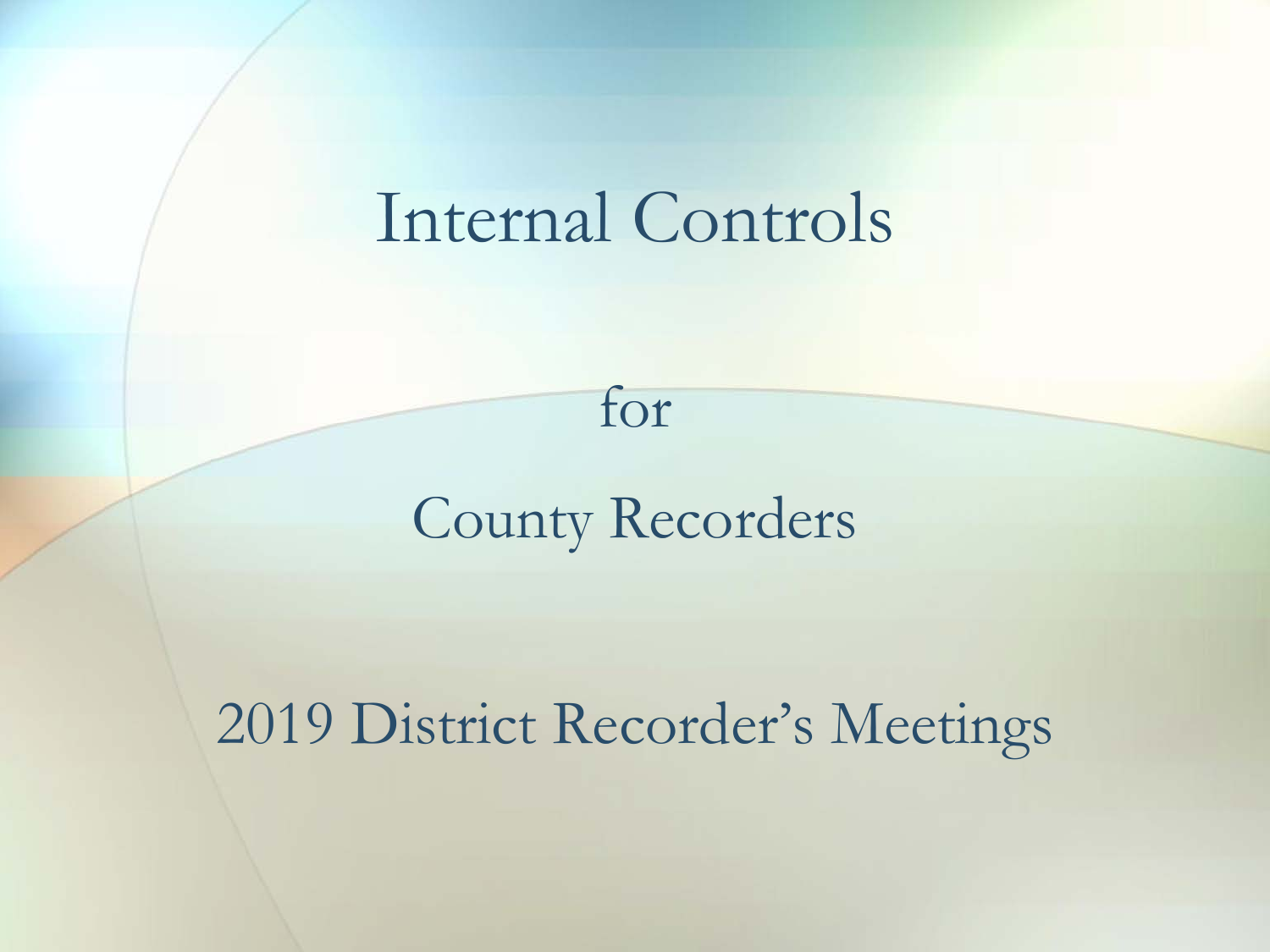### Definition of "Internal Controls"

State Board of Accounts (SBOA) defines internal control as follows:

- Internal control is a process executed by officials and employees that is designed to provide reasonable assurance that the objectives of the political subdivision will be achieved;
- It is a basic element fundamental to the organization, rather than a list of added on tasks;
- It is an adaptable process that is a means to an end, not an end in itself;
- It is focused on the achievement of objectives; and
- It is dependent on officials and employees for effective implementation.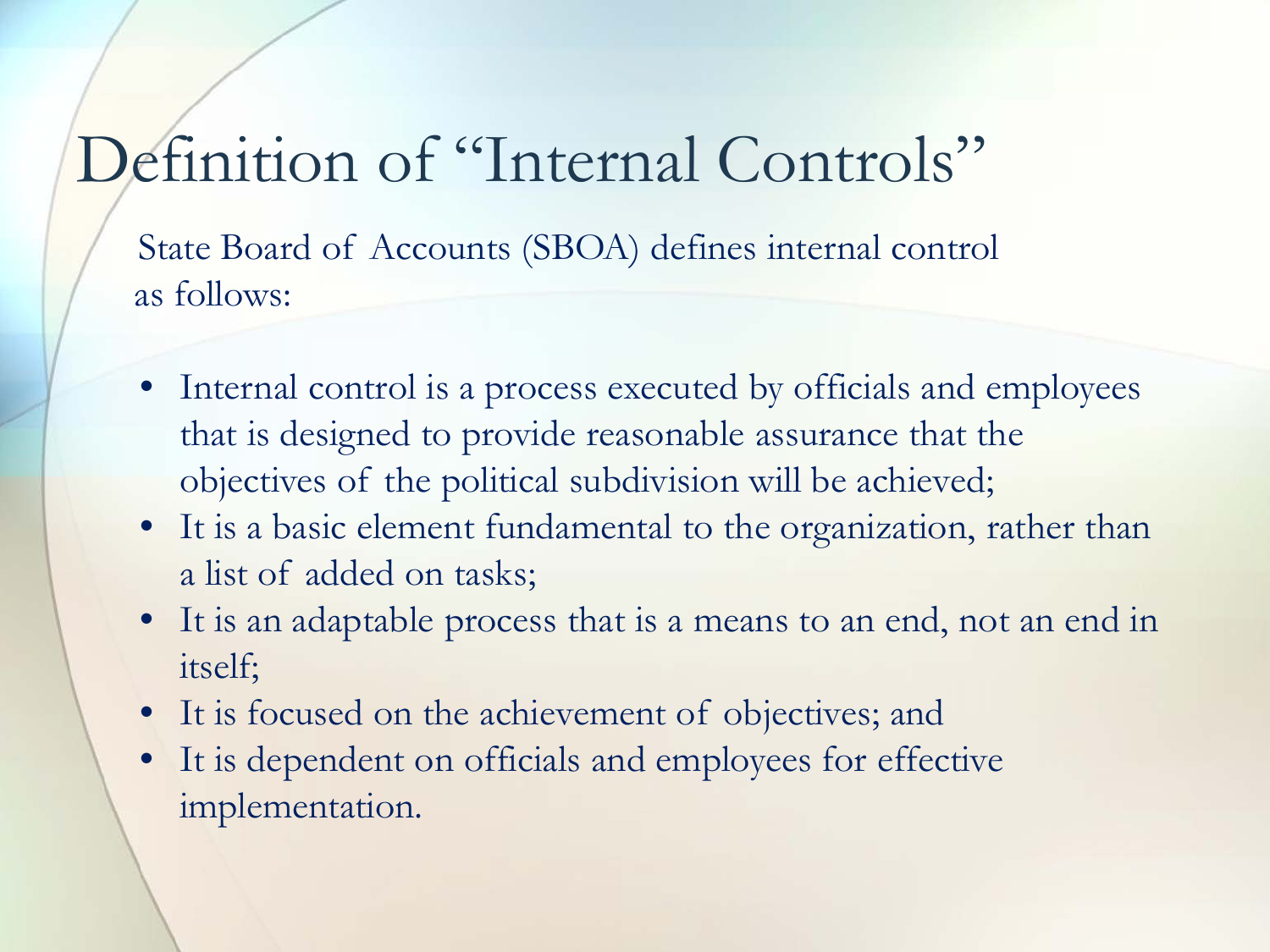## Five Components of Internal Control

Each of these five components of internal control is necessary to form a complete internal control process.

- 1. Control Environment
- 2. Risk Assessment
- 3. Control Activities
- 4. Information and Communication
- 5. Monitoring Activities.

If any of the five components is missing, true internal control is not achieved. Additionally, each component is comprised of recognized principle elements. To have a complete component, the principles associated with each component should be present.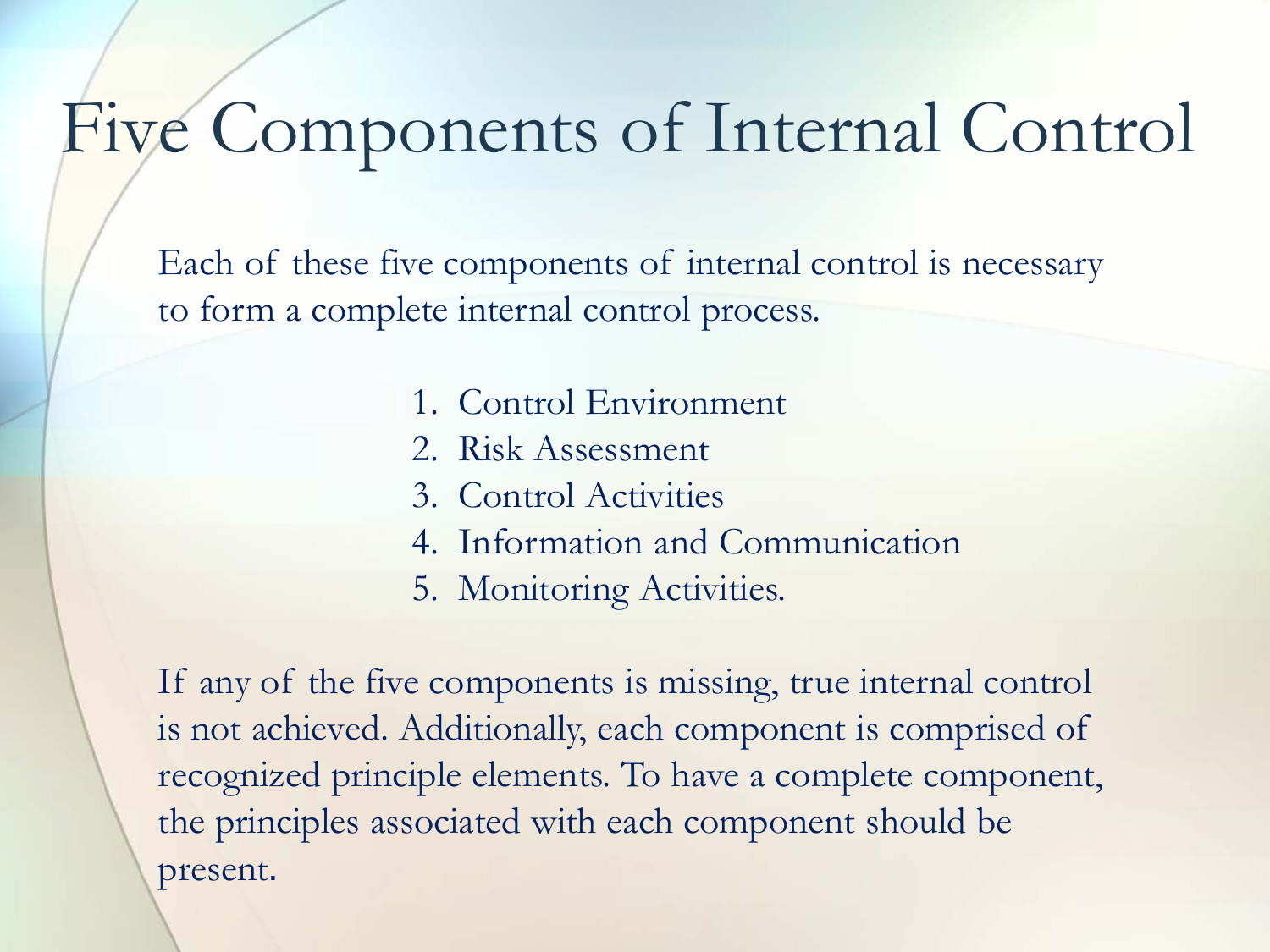# Internal Control Suggestions

The following slides are suggestions that are based on the work flow and procedures in Hamilton County.

Each County needs to decide what will work best for your office.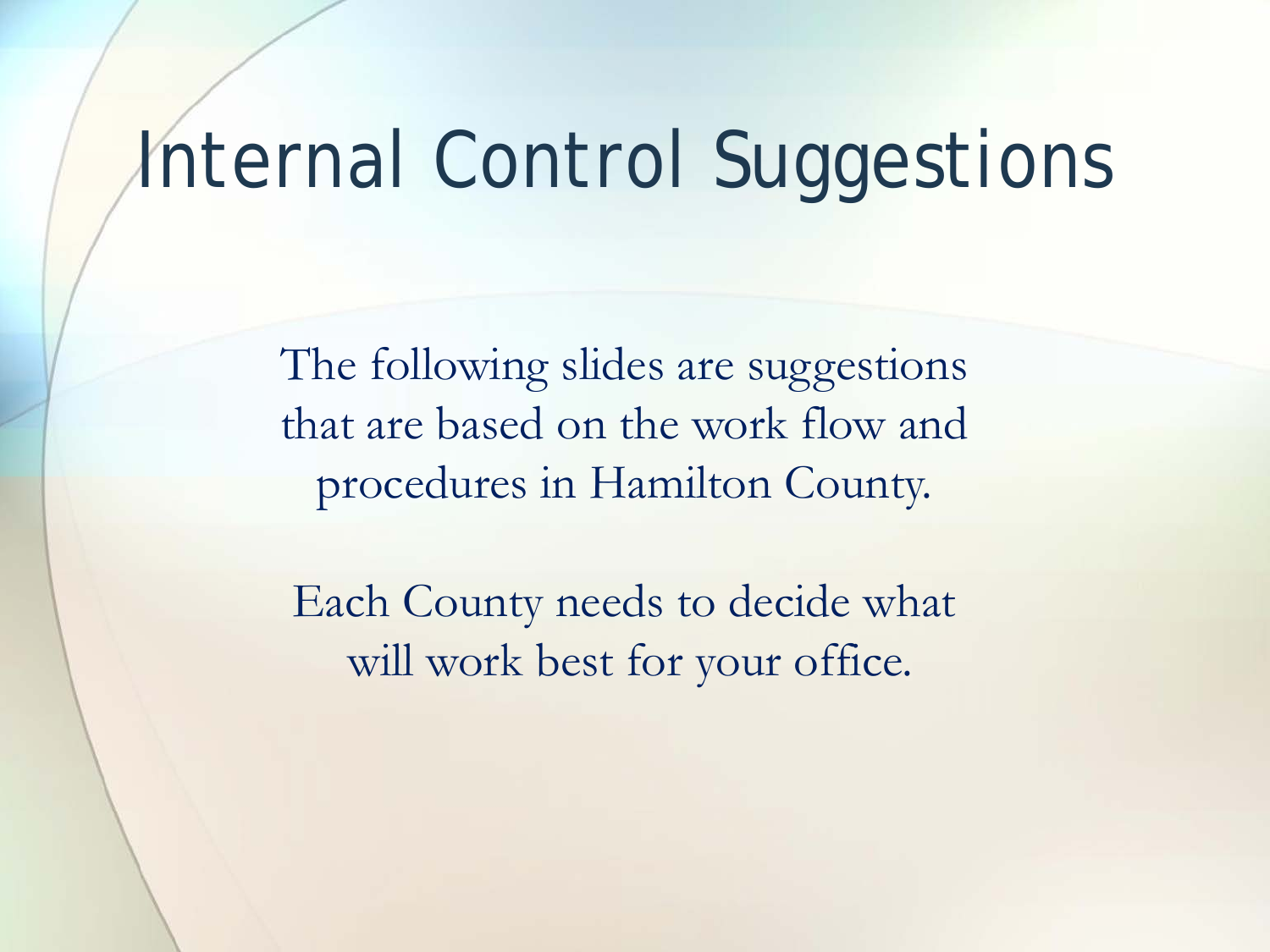#### Creating Internal Controls

- Creating Internal Controls can be an intimidating process. Internal Controls can encompass many different aspects.
- For County Recorders, one of the first things that comes to mind when we hear "Internal Controls" is the financial aspect but we need to consider the other areas that make up internal controls.
- Some examples might be:
	- Timely Reconcilements Accounting Records & Reports Payroll Payroll Petty Cash / Change funds Purchasing Equipment and Supply inventories Accounts Receivable Pre-pay Accounts Invoicing or Billing of Copy Accounts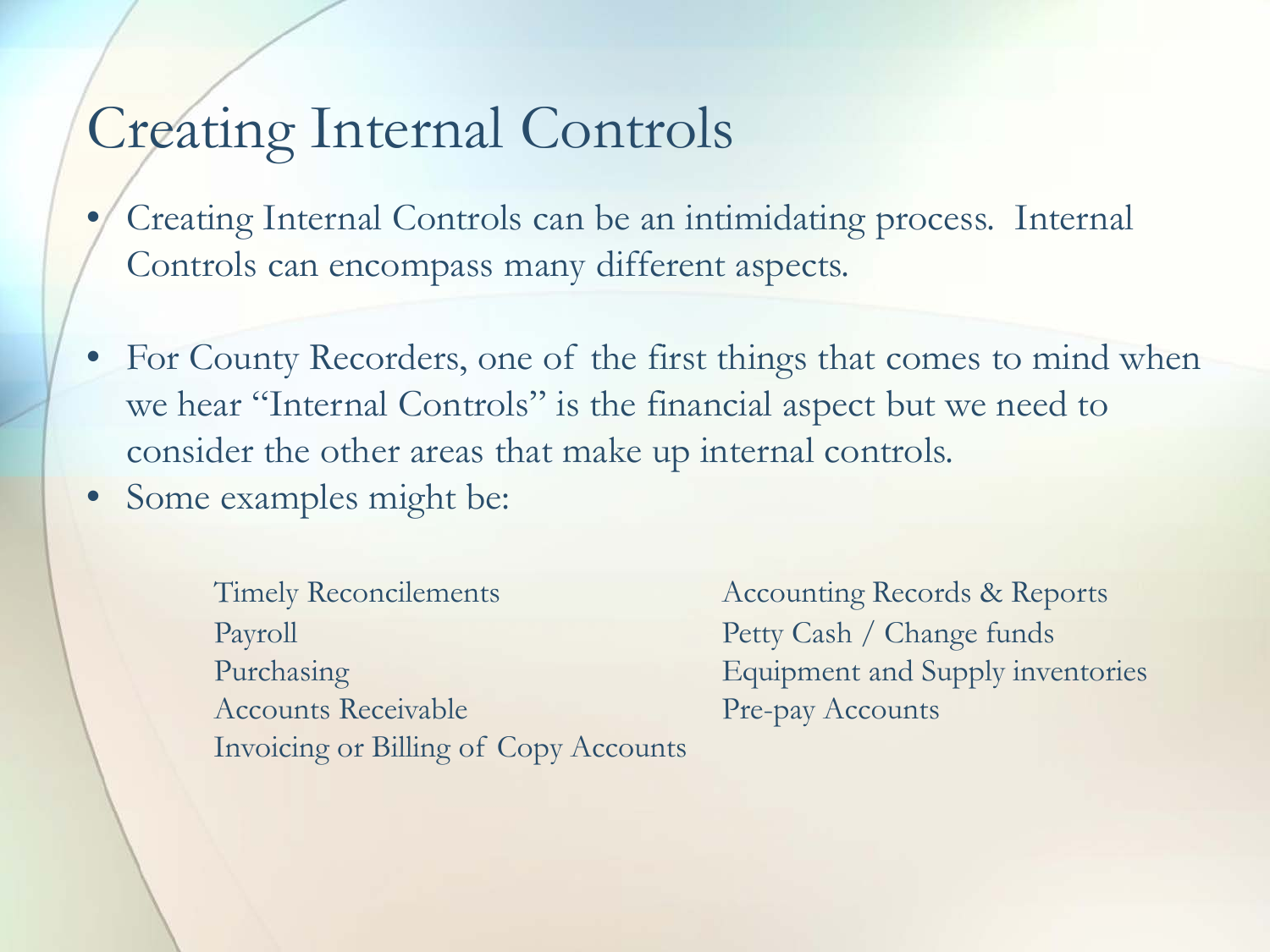## Handling & Preparing Daily Deposits

- If possible, use a rotating schedule to assign employees a specific date to prepare daily deposit.
- Every employee that handles money is assigned their own cash drawer.
- At the end of the business day, each employee is responsible to balance their own drawer and then give it to someone else for verification.
- After verification is done, the employee will run the appropriate financial reports for the day and verify that that the totals match.
- Give the deposit to a supervisor (Recorder; Chief Deputy or another trusted employee) to verify deposit has been prepared correctly.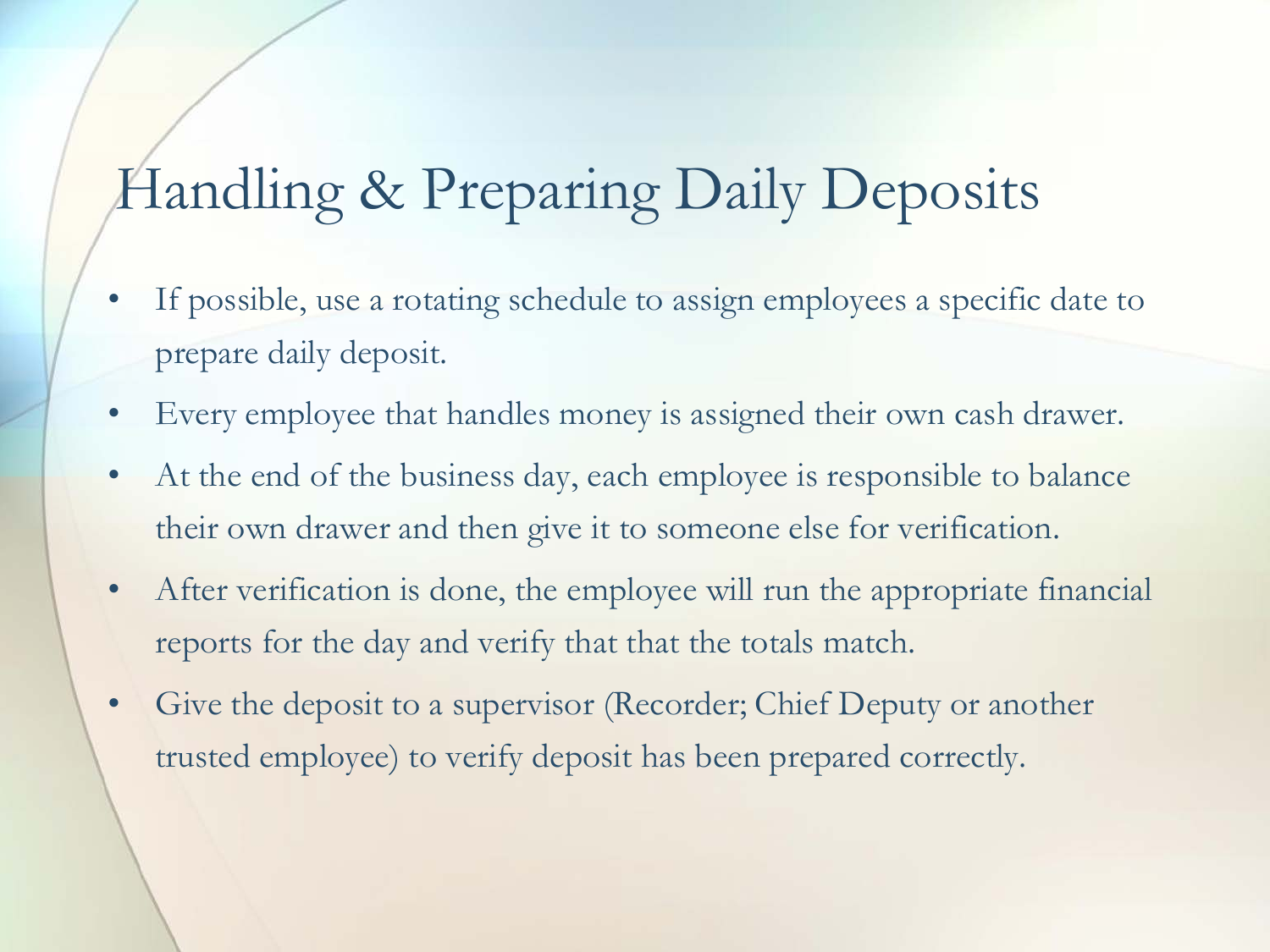#### Handling & Preparing Daily Deposits - cont..

- Upon verification of the daily deposit slip by the appropriate employee, the deposit is then given to the Recorder or Chief Deputy who verifies it. If the deposit is not made until the following morning, the deposit bag should be kept or locked in a safe location.
- When taking the deposit to the bank, you may wish have an escort from the Sheriff 's Office.
- Be sure to obtain a receipt from the bank after the deposit has been made. Staple the receipt to a copy of the deposit slip and save for SBOA audit.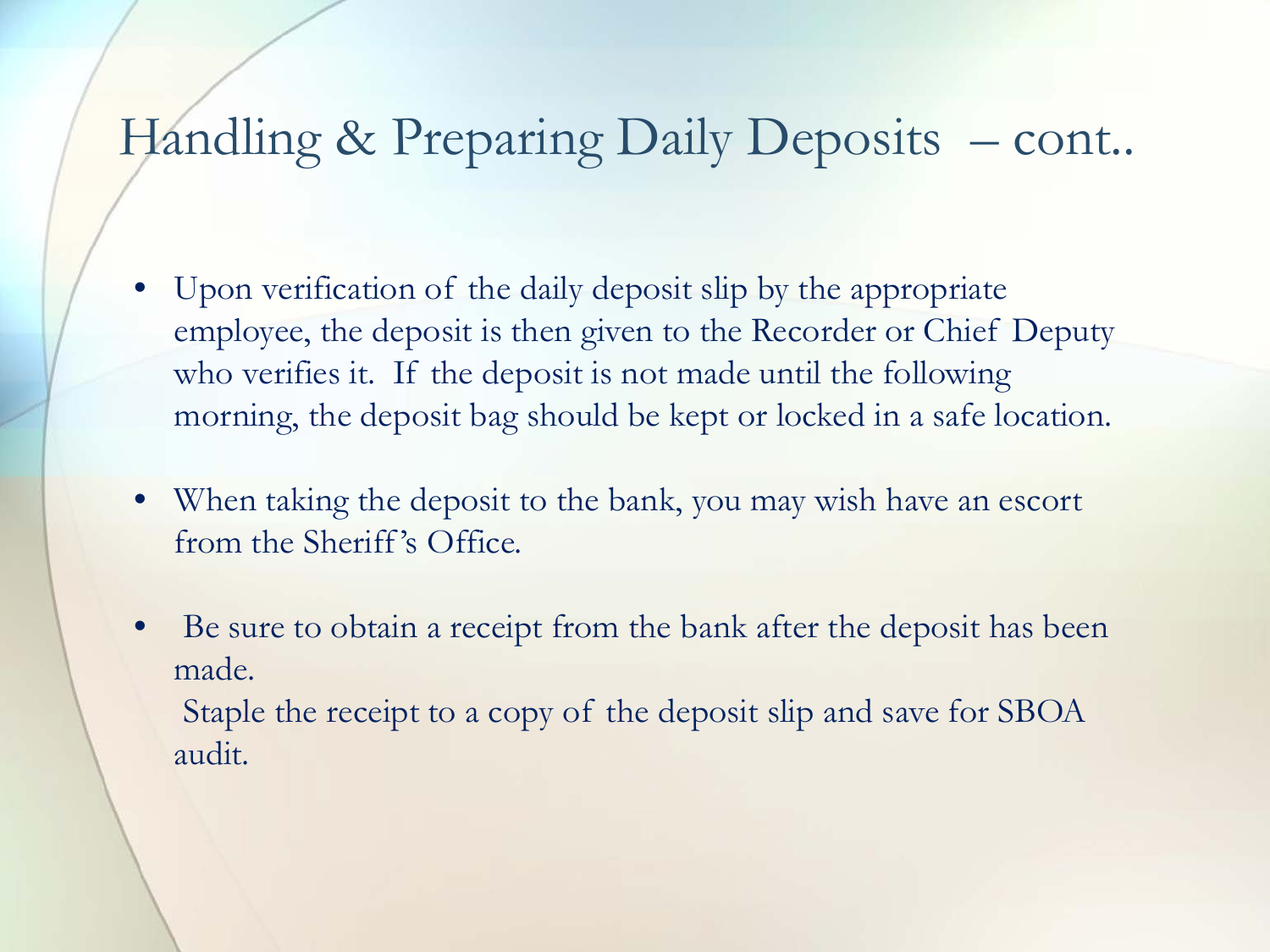#### End of Month Process

- Within **10 days** of the end of the month, all money collected from Recording fees and copy fees should be turned over to the Treasurer and copies of the Report of Collections is sent to the Auditor's office for quietus into the proper line items. (There are a few counties that deposit their funds to the Treasurer on a daily basis instead.)
- In Hamilton County, the Auditor's office requires that a pdf copy of the Recorder's check and the Report of Collections be emailed directly to their department for verification. (This is not required by all Auditors.)
- Upon their approval, the Recorder is to take the actual check and the Report of Collections to the County Treasurer for deposit. Once this has been done, the Treasurer will return copies of the quietus to the Recorder to keep on file for audit purposes.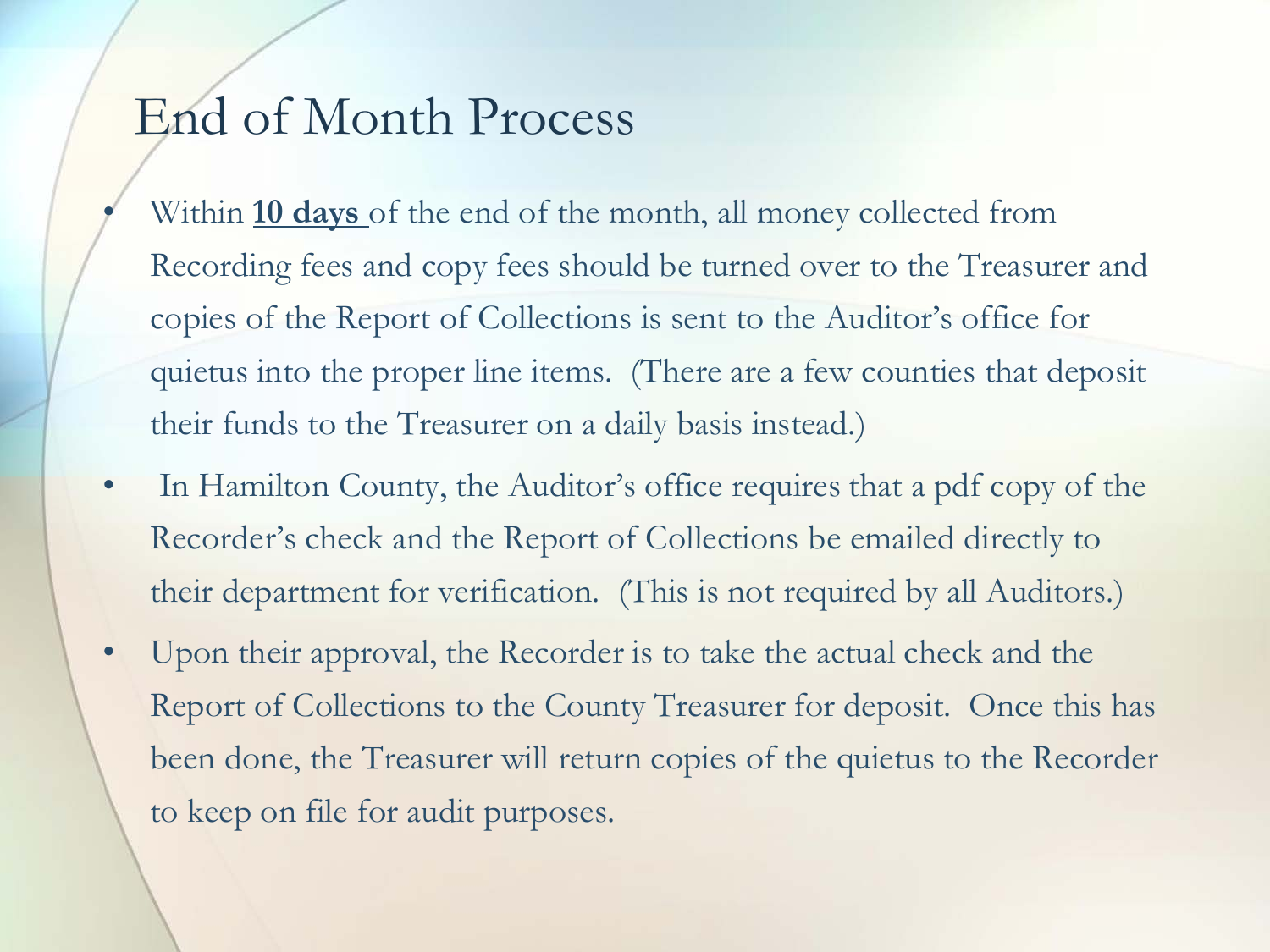#### Verifying Financial Reports & Reconciliation

- Your vendor will most like have a procedure or other ways to reconcile the fees you collected to your computer system. Your computer system should have been approved by the State Board of Accounts when you signed on with your vendor.
- This essentially means that we verify that that the amount listed in the software matches the total that was deposited at our bank. This process allows us to reconcile our funds with the bank at the end of each month.
	- It is probably a good idea to rotate this process between the Recorder; Chief Deputy and/or another trusted employee if possible.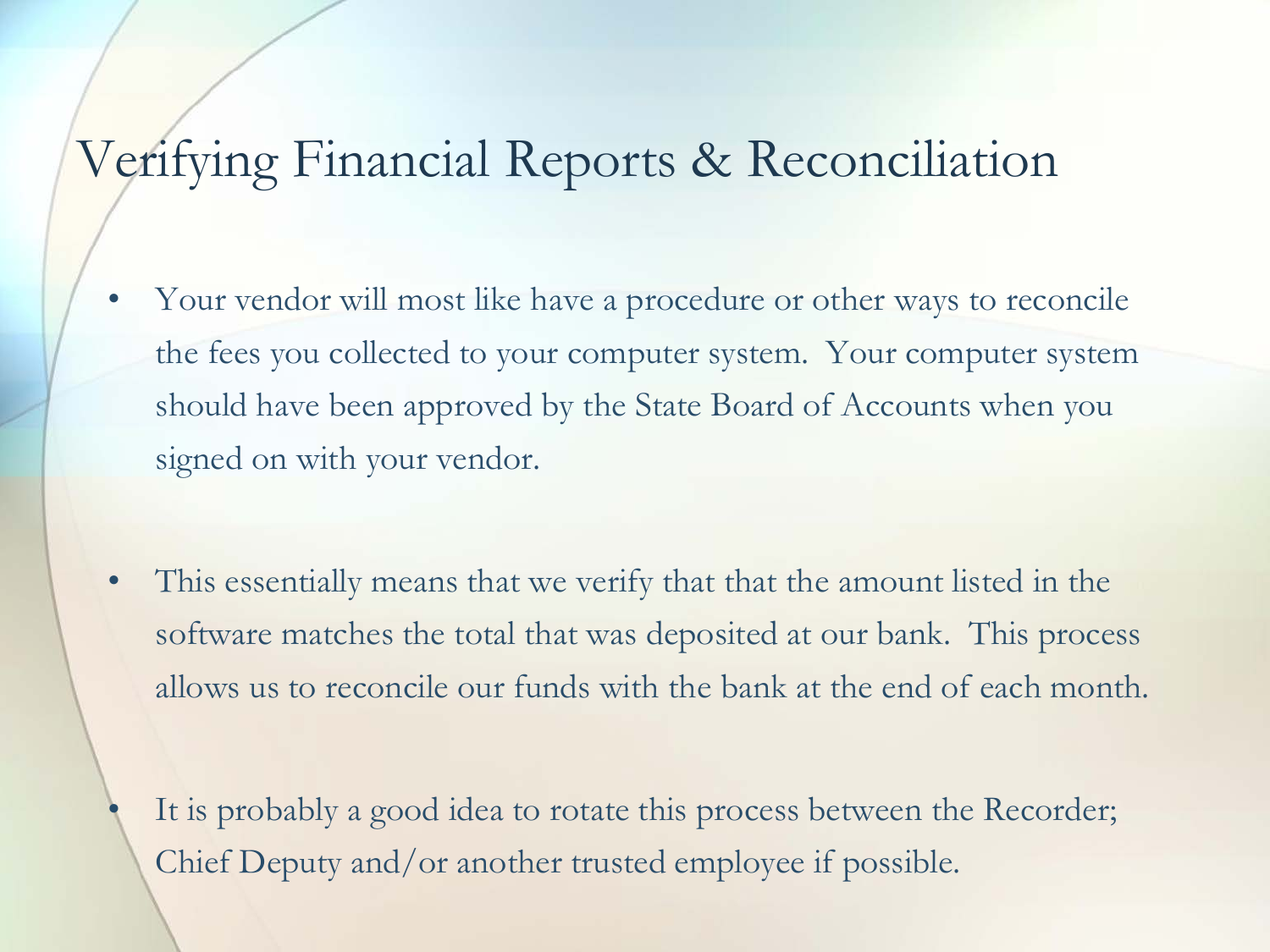#### End of Month Balancing Process

- The end of month procedure includes reconcilement with the bank statement and the Computer software. *The Recorder or the Chief Deputy Recorder are assigned this task in Hamilton County.*
- It may be a good policy to have the Recorder; Chief Deputy and/or other another trusted employee alternate the end of month procedure each month. This will help to ensure that there is accountability and less chance of having fraud occur.
- Hamilton County uses an Excel template that was created by the State Board of Accounts to assist us when we reconcile our funds with the bank. This ensures we are balancing properly each month.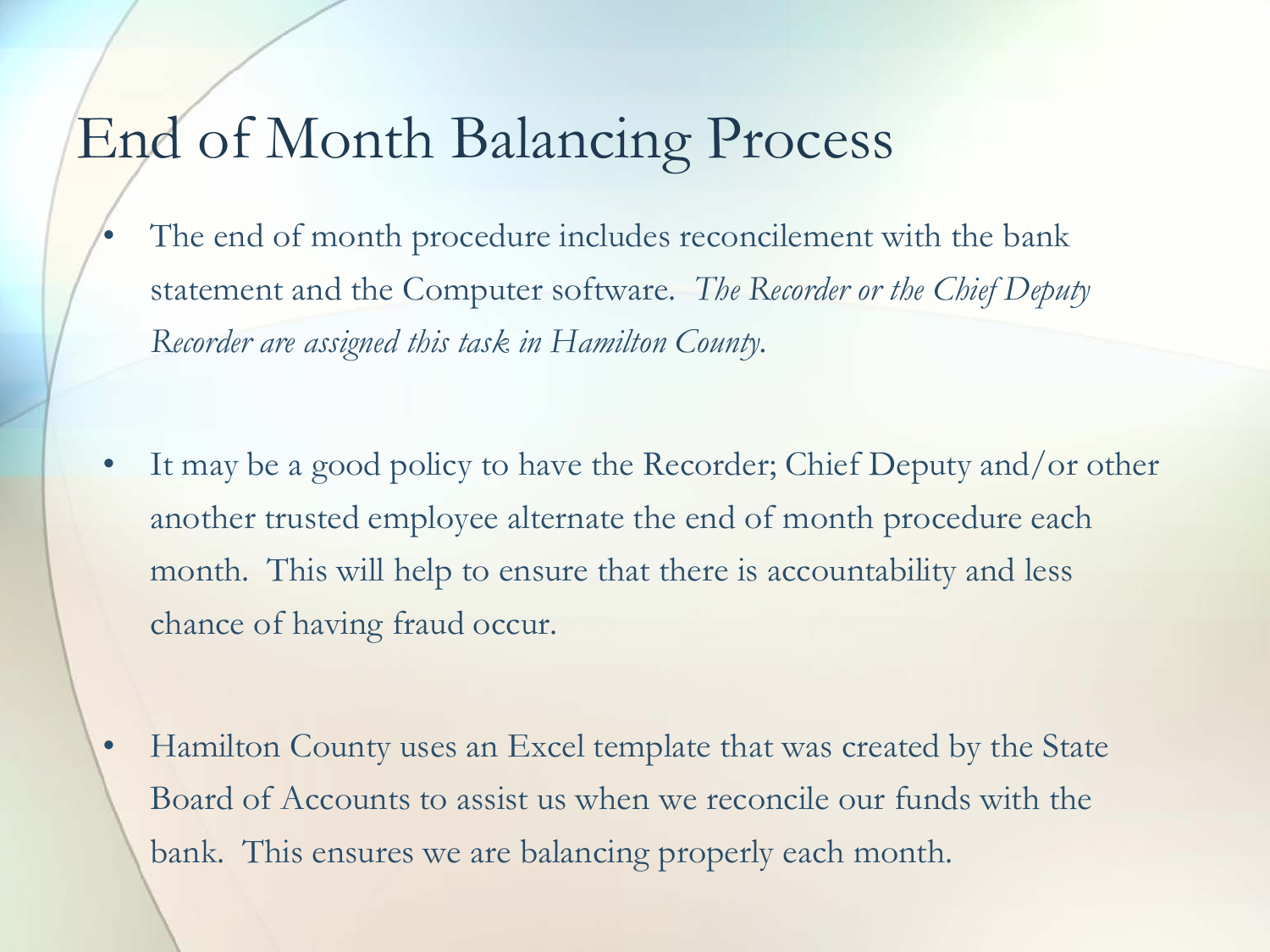# Claims

- Claims could be processed by the Recorder or the Chief Deputy. One can process the claim and the other can proof them before submitting to the Auditor's office. This is a good "accountability" practice.
- The accounts payable department of the Auditor's office should also verify that the correct amount is being paid and that the funds are coming from the correct line item or account.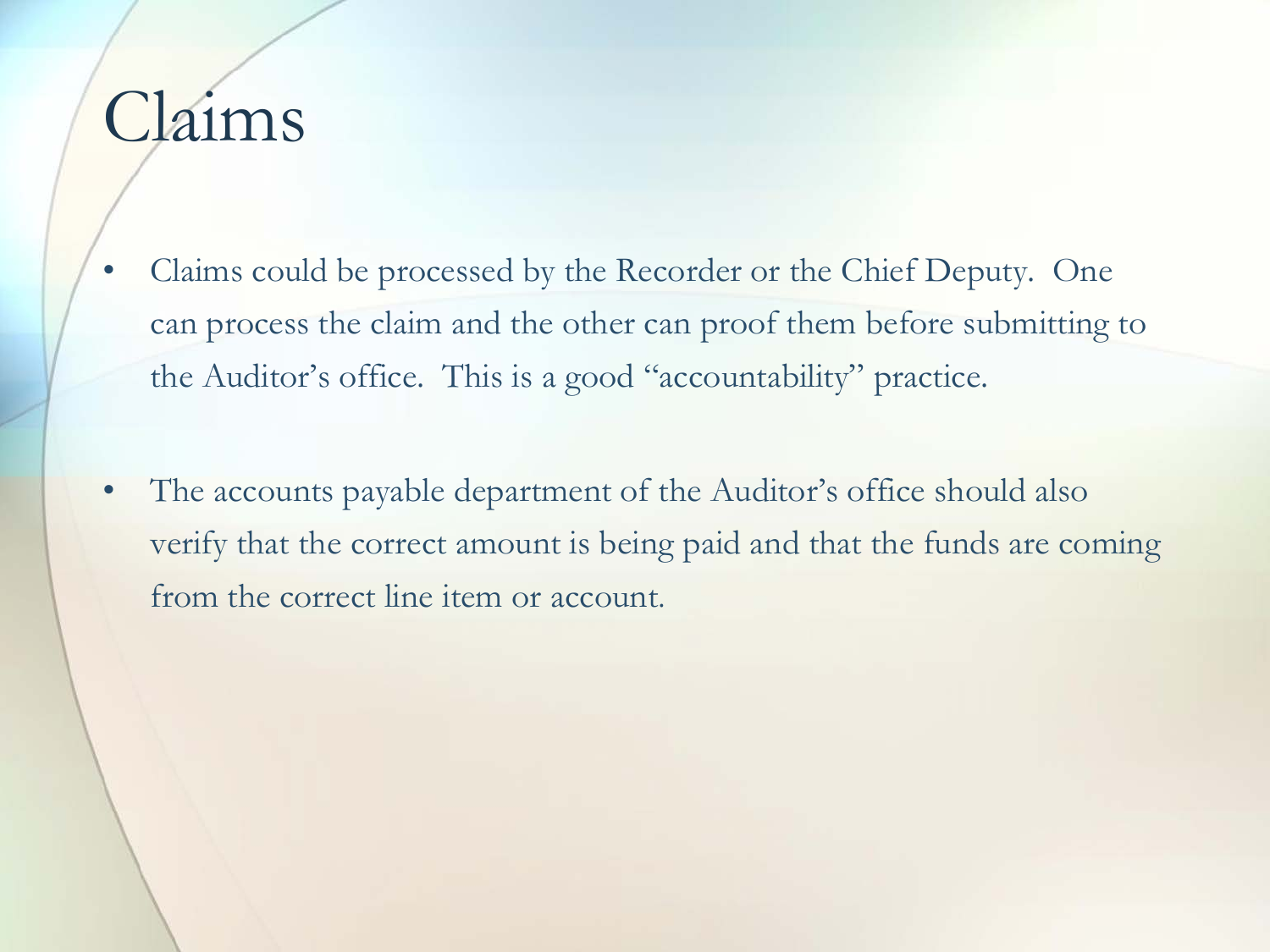## Purchasing

- If you do not have a central purchasing department in your county, you may want to consider sharing the duties of purchasing supplies with your Chief Deputy or another employee. This may eliminate unnecessary or duplicate items from being purchased.
- It may be helpful to create an inventory list and keep it current so that you are not duplicating purchases. This will help to monitor your supplies to determine if they "go missing".

• Having an inventory list will also remind you to re-order items when needed.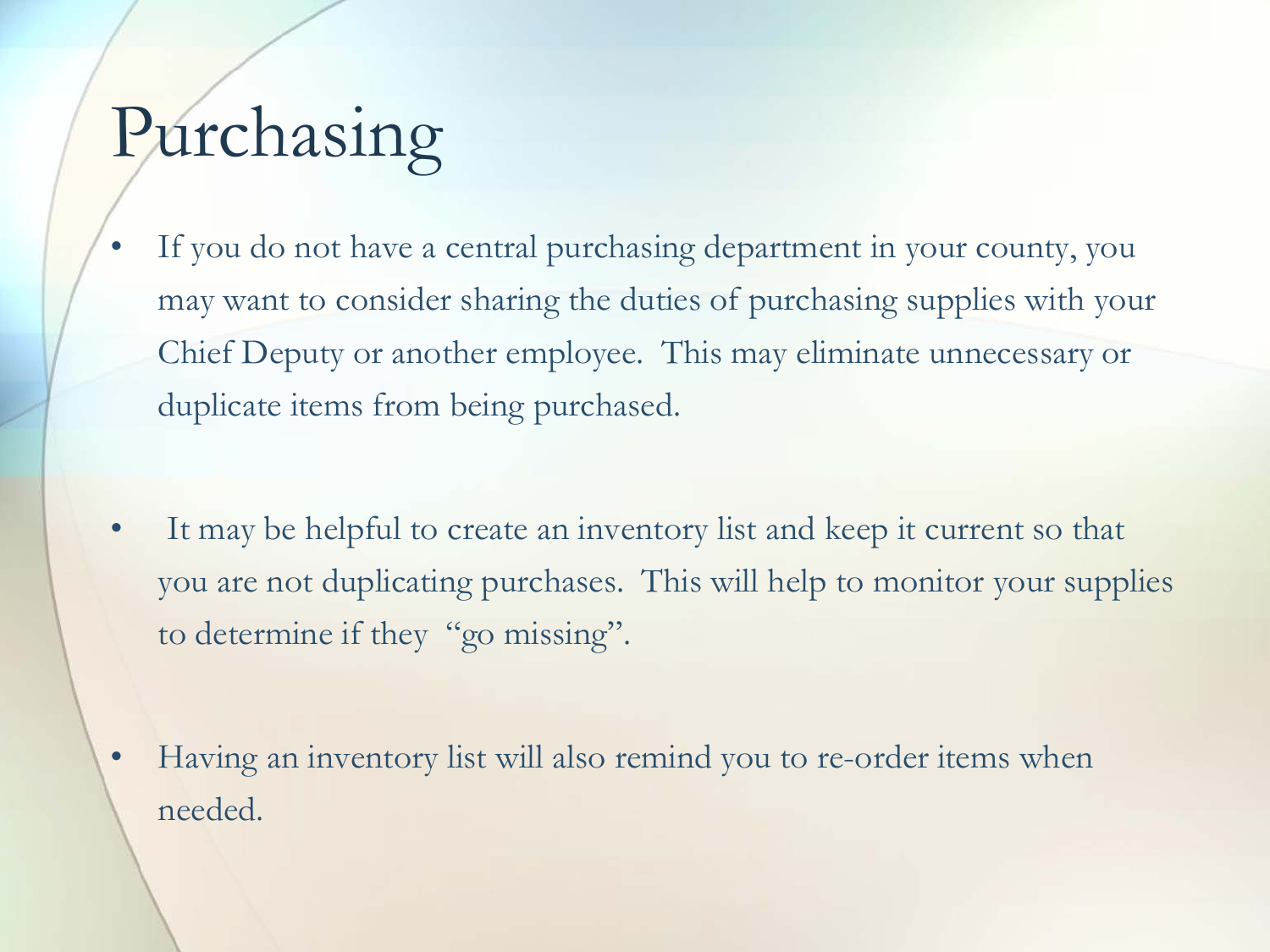# Copy & Pre-pay Accounts

- Some counties permit copy accounts that allows their customers to make copies and remit payment later.
- Some counties only allow pre-payment accounts, where money is deposited into an account and the copy fees are withdrawn by authorized user as they make copies.
- Copy and/or Pre-pay accounts should be secured by user names and passwords.
- Statements or invoices should be generated on a regular basis and sent to each copy or pre-pay account holder. (i.e.: monthly or quarterly works best)
- The statement should include an itemized list of copies made within the given month as well as the remaining balance.